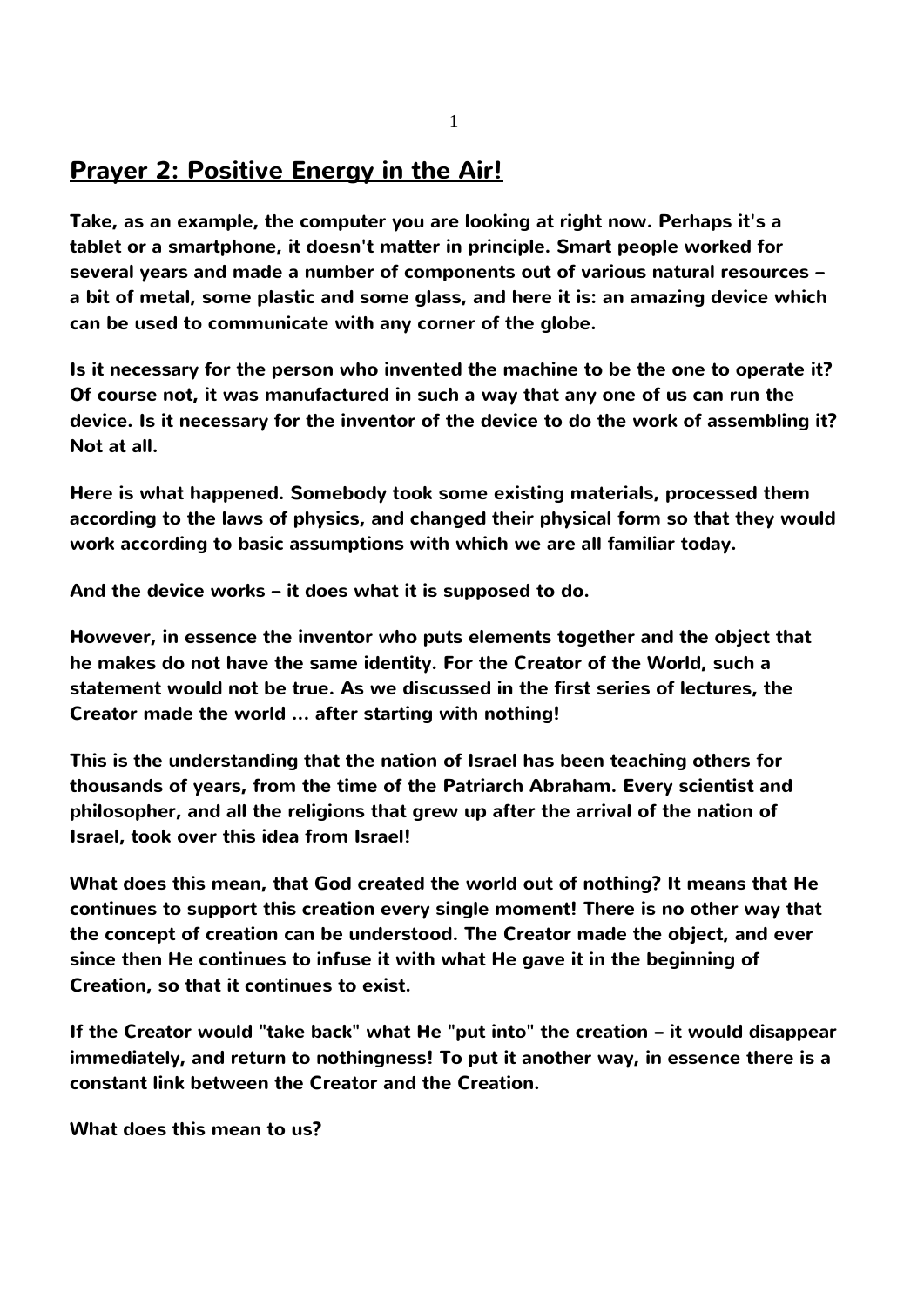**The same principle applies to people. For us, the matter is even stronger, since we encounter a "status" of death. What happens? The body is the same body, but the Creator has taken away the part that gives the body life, the soul. [Note as an aside: If He would take everything He put into man, the body too would have returned to nothingness...]**

**The meaning of all we have said up to now is that there is a unique link between the Creator and us, human beings. Following the Jewish tradition, we can put it this way: "Man (note that this refers to all mankind, everybody who has descended from Noah) has found special favor in that he was created in the image of God." [The Ethics of the Fathers]. This, for example, is the foundation for the rule that murder is prohibited, and for the requirement that every human being must be treated with respect.**

**However, the continuation of the above passage is even more important. "Man knows about this special favor, in that he was created in the Divine image." [Ibid]. This happens when a man knows that he has been favored, accepts this truth, and therefore lives in accordance with the understanding that he contains "a Divine Image" within himself.** 

**Now combine the two principles which we have discussed until now:**

- **(1) The Creator is constantly linked to His creation, and gives him life.**
- **(2) Mankind is capable of becoming aware of this fact.**

**This gives us the empowering significance of prayer!**

**During prayer, when a man stands before the Creator, he is connecting to his own source of energy. This can be thought of as renewing the charge in his batteries!**

**Prayer is not merely a request for many different things that a person lacks. Of course it is that too, but prayer in depth is something that links you directly to the Creator of the World, and creates full identification and correspondence between your own desires and the desire of the Creator.**

**The closer we are to understanding these foundations, the more alive our prayer will become! We will become filled with various types of energy, we will be exhilarated and feel empowered because of the living link to the One who Created the World. We will feel that our load becomes lighter and that our basic understanding of the world is enhanced. What a joy it is for us to discover that we have the ability to pray!**